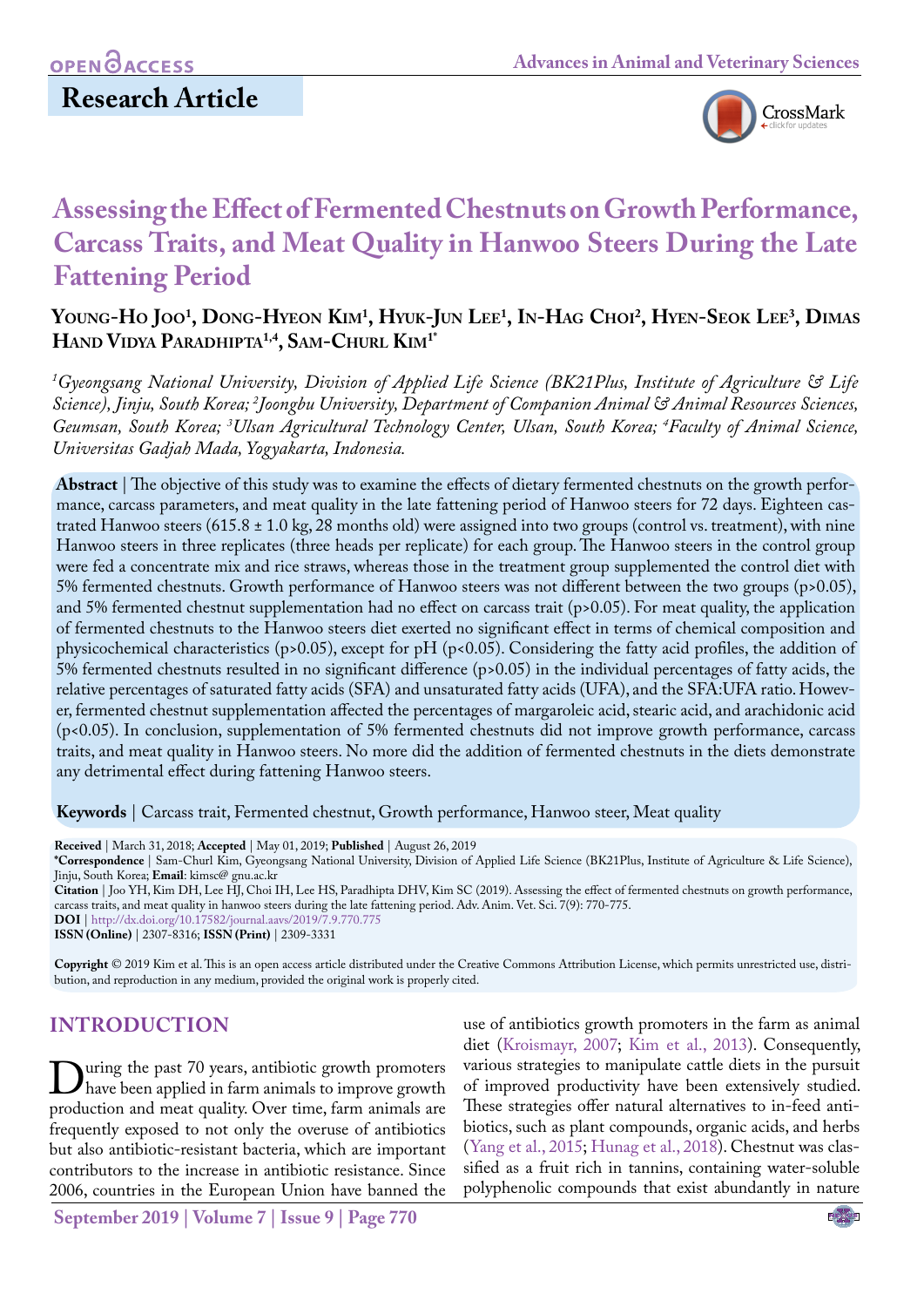## **OPEN**<sub>d</sub>

**Advances in Animal and Veterinary Sciences**

**Animals and Diets**

[\(Goel et al., 2005\)](#page-4-3). Dietary chestnut at 5% for pig increase feed intake and digestibility [\(Lee et al., 2016](#page-5-1)). In poultry, supplementation of chestnut tannin at 250/500 mg/kg in the feed increase body weight and feed conversion ([Jamroz](#page-4-4) [et al., 2009\)](#page-4-4). On the ruminants, there are numerous studies on the use of chestnuts tannins in nutrition and production that had benefit on N utilization and decreasing  $CH<sub>4</sub>$ emission [\(Deaville et al., 2010;](#page-4-5) [Liu et al., 2011\)](#page-5-2).

In the past, tannins were considered as anti-nutritional substances that decreased the digestibility of grazing animals, but it is now known that the biological activities of dietary tannins positively affect average daily gain and reduce bloating in steers grazing winter wheat [\(Min et al., 2006\)](#page-5-3). In terms of meat quality, evidence has shown that tannins are mainly related to color stability and shelf life [\(Luciano](#page-5-4) [et al., 2009;](#page-5-4) [Luciano et al., 2011\)](#page-5-5). That evidence can support that dietary chestnut tannins have similar effects with antibiotics and its advance research can help to decrease the use of antibiotics for livestock production. However, few studies have investigated the effects of fermented chestnuts on the meat quality of animals. Chestnuts are produced annually in South Korea, but part of the annual chestnut production becomes waste. Thus, other strategies to utilize chestnuts include their application as a dietary supplement for Hanwoo steers through the fermentation process. In our hypothesis, application of chestnut tannins in beef cattle could improve performance and its meat quality considering beneficial effect of tannins. Therefore, the aim of this study was to examine the effect of growth performance and meat quality on Hanwoo steers fed fermented chestnuts during the late fattening period.

### **MATERIAL AND METHODS**

All animal procedures were conducted at Woojung farm (Changwon, South Korea) and approved by the administration office of Gyeongsang National University (Jinju, South Korea) under the animal care and use guidelines of the Animal Research Unit.

### **Fermented Chestnut**

Chestnut samples were obtained from the Hapcheon Agricultural Co-operative Society (Hapcheon, South Korea). The chestnut was dried in a forced-air oven at 60°C for 48 h and ground in a hammer mill to obtain particles with a diameter of 5–10 mm. For the fermentation process, 5 kg of chestnut powder was mixed with 2.4 L of distilled water, 15 g of molasses, and 100 mL of *Bacillus subtilis* (2 × 109 CFU/mL). After sealing, the mixture was incubated at 39°C for 48 h in a shaking incubator for seven days. During incubation, the mixture was gently shaken for 30 min at three-hour intervals.

A total of 18 castrated Hanwoo steers (average initial body weight of  $615.8 \pm 1.0$  kg, 28 months old) were assigned to two groups (control vs. treatment). Each group consisted of nine Hanwoo steers that were placed in three pens as replications (three steers per pen) for 72 days of feeding period. The Hanwoo steers in the control group were fed a concentrate mix and rice straws, whereas those in the treatment group received the control diet plus 5% as fed of fermented chestnuts. The Hanwoo steers were placed in a pen  $(5 \text{ m} \times 8 \text{ m})$  installed with a feeder in a slatted floor. Water was offered *ad libitum* during the experimental period. The diet was fed at 2.5% dry matter (DM) of the body weight of the steers in two equal portions at 09:00 h and 17:00 h daily. The Hanwoo steer received concentrate/ roughage at a ratio of 60:40 on the DM basis. The experimental diets were formulated isonitrogenous and isocaloric to supply nutrient requirement of late fattening period according to the Korean Feeding Standards for Korean Cattle developed by the National Livestock Research Institute [\(KFS, 2007](#page-4-6)). The composition of the ingredients in the experimental diets is summarized in [Table 1.](https://www.ajas.info/journal/view.php?number=23769#t1-ajas-30-8-1117) Analysis of experimental diets ([Table 1\)](#page-1-0) was performed according to the methods of the Association of Official Agricultural Chemists ([AOAC, 2005](#page-4-7)). Feed intake was calculated daily by measuring orts before morning feeding. For growth performance, the Hanwoo steers were weighed at the beginning (initial body weight) and the end of feeding period (final body weight) to determine average daily gain and average daily feed intake for the entire feeding period. Feed efficiency was calculated as the ratio between average

<span id="page-1-0"></span>

|     |  | Table 1: Chemical compositions of experimental diets (%, |  |
|-----|--|----------------------------------------------------------|--|
| DM) |  |                                                          |  |

body weight gain and feed intake on the basis of DM.

| <b>Item</b>                | <b>Concentrates</b>           | <b>Rice straw</b> | <b>Chestnut</b>  |
|----------------------------|-------------------------------|-------------------|------------------|
| Dry matter                 | $90.64 \pm 0.21$ <sup>1</sup> | $87.94 \pm 0.34$  | $89.12 \pm 0.30$ |
| Crude protein              | $12.91 \pm 0.12$              | $5.02 \pm 0.10$   | $9.41 \pm 0.23$  |
| Ether extract              | $4.36 \pm 0.08$               | $2.01 \pm 0.03$   | $1.67 \pm 0.19$  |
| Crude ash                  | $23.84 \pm 0.17$              | $60.03 \pm 0.06$  | $1.99 \pm 0.13$  |
| Neutral detergent<br>fiber | $11.24 \pm 0.13$              | $49.27 \pm 0.34$  | $37.19 \pm 0.31$ |
| Acid detergent<br>fiber    | $5.84\pm0.29$                 | $6.48\pm0.35$     | $20.46 \pm 0.47$ |

1 Mean±standard deviation.

Values represent triplicate assays on triplicate samples.

### **Carcass Traits**

At the end of the feeding period, all Hanwoo steers fasted for 24 h and were moved to a local municipal slaughterhouse (Gosung, South Korea) to evaluate carcass yield and quality. Following a 24-h carcass chill, cold carcass weights were measured, and the left side of the carcass was opened between the 13<sup>th</sup> rib and the 1<sup>st</sup> lumbar vertebrae to meas-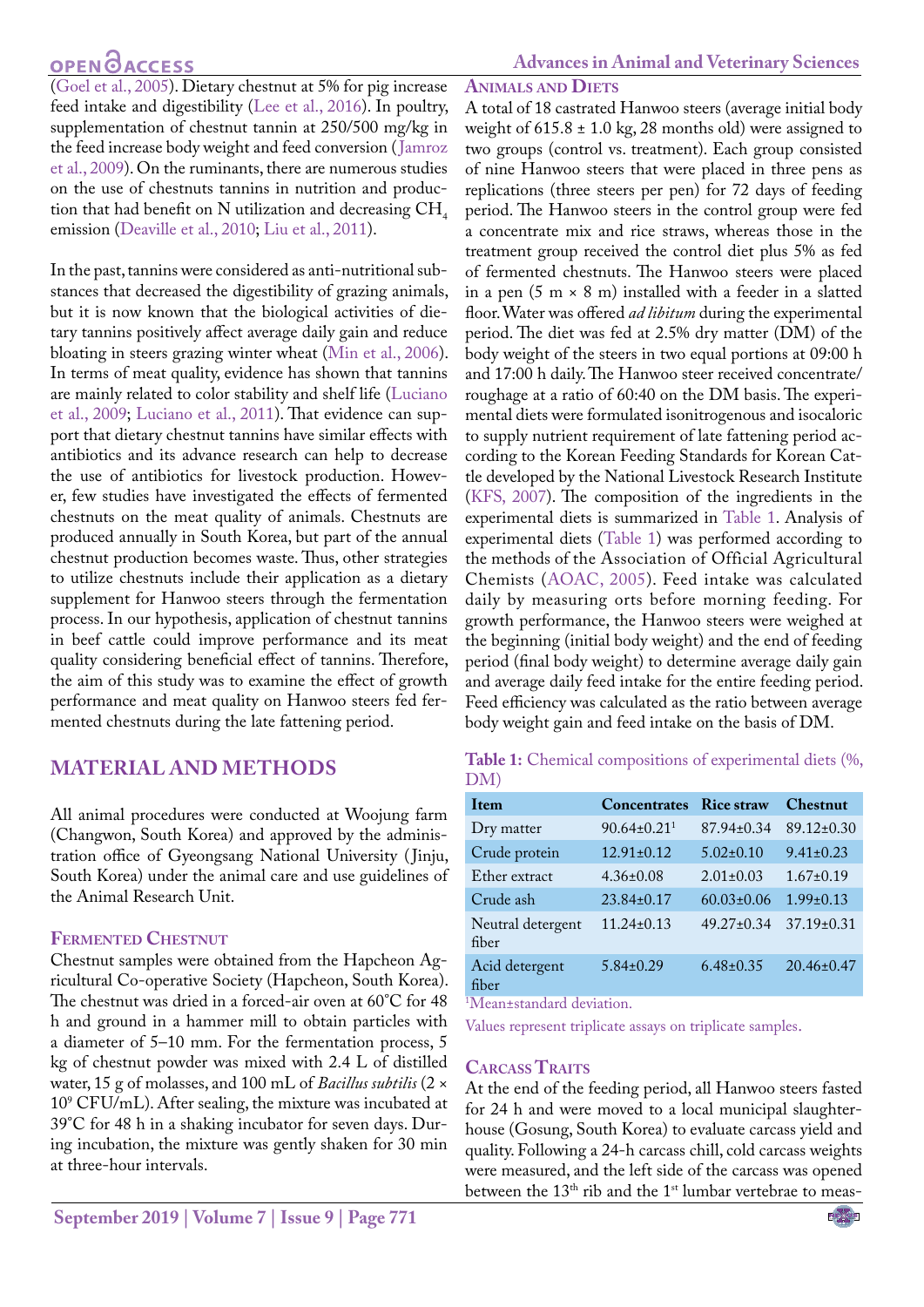## **OPEN**OACCESS

ure back fat thickness and the *longissimus* muscle area. The yield and quality grade in each carcass were determined according to the Korean carcass grading procedure classified by the Korean Livestock Enforcement Regulation ([KMAF, 2007\)](#page-4-8). The degree of marbling and scores of meat color and fat color were evaluated according to the Korean Beef Marbling Standard and the Color Standard ([KAPE,](#page-4-9) [2012](#page-4-9)), respectively. Marbling score ranged from 1 (poor) to 9 (excellent) with higher numbers indicating better quality. The score of meat color ranged from 1 (scarlet) to 7 (dark red) and fat color was graded from 1 (white) to 7 (dark yellow).

### **Analysis**

The moisture, crude protein, and crude fat contents of meat samples were determined following the methods of the [AOAC \(2005\).](#page-4-7) After 24 h postmortem, approximately 10 g of minced meat was added to 90 mL of distilled water and homogenized for 1 min. The pH of the homogenized sample was determined using a pH meter. For cooking loss, approximately 100 g of meat sample in a polyethylene bag was boiled in a water bath at 70℃ for 30 min and cooled at room temperature for 30 min. Cooking loss was calculated as the difference in meat weight before and after cooking. Water-holding capacity was measured according to the method described b[y Kris](#page-4-10)[tensen and Purslow \(2001\).](#page-4-10) First, 0.5 g of muscle sample in each line was placed in a centrifugation tube with filter units. The samples were heated for 20 min at 80℃ and then cooled for 10 min. After centrifuging at  $2,000 \times g$ for 10 min at 4℃, the water-holding capacity was calculated as the change in sample weight. Shear force values were measured using a rheometer (CR-300, Sun Scientific Co., Tokyo, Japan). Each core was sheared in parallel to the muscle fibers using Warner-Bratzler attachment to the load cell with 5 kg applied at a cross-head speed of 30 mm/ min. Fatty acids were extracted from the LD muscle using a mixture of chloroform/methanol (2:1, vol/vol) following the method described by [Folch et al. \(1957\)](#page-4-11). Fatty acid methyl esters were analyzed by gas chromatography (GA-17A, Shimadzu, Tokyo, Japan) equipped with a flame ionization detector and a CP-Sil 88 column (100 m × 0.25 mm × 0.2 µm; Chrompack, Middelburg, Netherlands). Fatty acid peaks (C14:0 to 24:1) were identified by comparison of the retention times in the standard fatty acid methyl ester mixtures (Sigma-Aldrich, Germany). Fatty acid data were presented as a percentage of each individual fatty acid relative to total fatty acids.

### **Statistical Analysis**

All data are expressed as the mean ± standard error of the mean. All statistical procedures were carried out using the generalized linear model procedure of the SAS statistical package [\(SAS Institute, 2004\)](#page-5-6). The model was  $Y_{ii} = \mu + T_i$ *+ e<sub>ij</sub>* where  $Y_{ij}$  = response variable,  $\mu$  = overall mean,  $T_i$  =

**September 2019 | Volume 7 | Issue 9 | Page 772**

the effect of treatment *i*,  $e_{ii}$  = error term. The significant differences between the means were declared at p < 0.05 using Student's t-test, while the tendency differences were declared at p < 0.1.

### **RESULTS AND DISCUSSION**

The growth performance of Hanwoo steers fed fermented chestnuts during the late fattening period are shown in [Table 2](#page-2-0). The chestnut tannin reduces the N loss production and  $CH_4$  emission in the ruminants that indicate an improvement on digestive utilization of feed [\(Deaville et al.,](#page-4-5)  [2010;](#page-4-5) [Liu et al., 2011\)](#page-5-2). Moreover, it increases flow rate of amino acid in small intestine that can be absorbed highly by ruminant. By these effects, the chestnut tannin may influence the growth performance of ruminant (Frutos et al., 2004). However, initial body weight, final body weight, average daily gain, average daily feed intake, and feed efficiency were not different between the two groups (p > 0.05) in the present study. Similar results were reported by [Krueger et al. \(2010\)](#page-4-12), where tannin treatment did not improve growth performance during the 42-day fattening period. In the current study, supplementation of fermented chestnut at 5% had lower beneficial effects on growth performance and meat quality than control. This might be due to the characteristics of the fermented chestnuts, which depend on the origin of tannins and the fermentation process (Frutos et al., 2004). For example, high tannin intake has no positive effect on productivity, voluntary feed intake, and digestibility, whereas nutrient availability is decreased because of the strongly formed complexes between tannins and other macromolecules (Frutos et al., 2004). Ultimately, the 5% fermented chestnuts applied in our study did not show detrimental effects on growth performance.

<span id="page-2-0"></span>**Table 2:** Effects of fermented chestnut supplementation on growth performance of Hanwoo steer

| Item                                    | Control | $5%$ FCN <sup>1</sup> | SEM <sup>2</sup> | p-value |
|-----------------------------------------|---------|-----------------------|------------------|---------|
| Initial bodyweight<br>(kg)              | 615.2   | 616.4                 | 5.006            | 0.971   |
| Final body weight<br>(kg)               | 679.0   | 669.1                 | 6.220            | 0.807   |
| Average daily gain<br>(kg/d)            | 0.886   | 0.732                 | 0.343            | 0.497   |
| Average daily feed<br>intake (kg/d, DM) | 12.0    | 10.2                  | 1.358            | 0.538   |
| Feed efficiency<br>(Gain:Intake)        | 5.32    | 5.16                  | 1.785            | 0.325   |

(Gain:Intake) 1 5% FCN: 5% fermented chestnut.

2 SEM: Standard error of the mean.

[Table 3](#page-3-0) presents the carcass traits of Hanwoo steers supplemented with fermented chestnuts. The addition of 5% fermented chestnuts to the diet exhibited no remarkable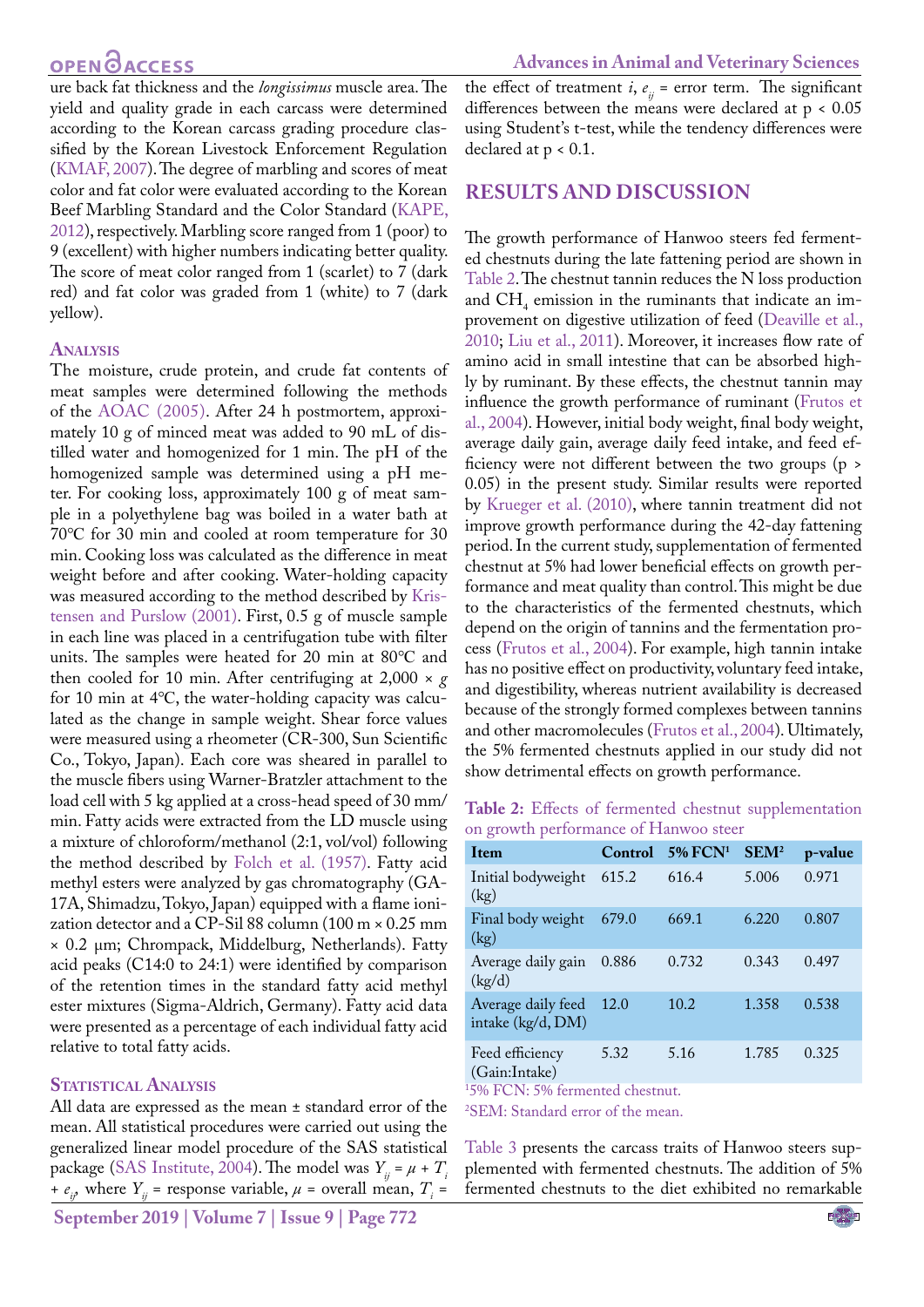## **OPEN**OACCESS

effect on cold carcass weight, backfat thickness, *longissimus*  muscle area, marbling score, and fat color (p > 0.05). The results of this study agree with those of [Krueger et al. \(2010\)](#page-4-12), as different types of tannins (chestnut tannin and mimosa tannin) exerted no effect on selected carcass traits in steers. However, back fat thickness and *longissimus* muscle area were lower in Hanwoo steers fed 5% fermented chestnuts. Although the most important factors in evaluating beef quality are marbling score, meat color, and fat color, the mechanisms of fermented chestnuts with respect to carcass traits are uncertain. Moreover, the type and concentration of tannin could be different among sources, which might not always be a promising improvement in animal performance and carcass quality [\(Krueger et al., 2010](#page-4-12)).

#### <span id="page-3-0"></span>**Table 3:** Effects of fermented chestnut supplementation on carcass traits loin in Hanwoo steer

| Item                                                      | Control                                   | <b>5% FCN1</b> | SEM <sup>2</sup> | p-value |
|-----------------------------------------------------------|-------------------------------------------|----------------|------------------|---------|
| Cold carcass<br>weight $(kg)$                             | 397.2                                     | 391.4          | 38.38            | 0.807   |
| Backfat thickness<br>(mm)                                 | 11.2                                      | 10.0           | 3.820            | 0.633   |
| Longissimus mus-<br>cle area (cm <sup>2</sup> )           | 83.2                                      | 79.2           | 6.321            | 0.346   |
| Marbling score <sup>3</sup>                               | 4.4                                       | 4.4            | 2.000            | 0.760   |
| Meat color <sup>4</sup>                                   | 5.0                                       | 4.8            | 0.592            | 0.608   |
| Fat color <sup>5</sup><br>$1.501$ $T\cap N$ $T - 501$ $C$ | 3.0<br>$-1-1$<br><b>Contract Contract</b> | 2.8            | 0.316            | 0.347   |

1 5% FCN: 5% fermented chestnut.

2 SEM: Standard error of the mean.

3 Scored: grade 1 (poor) through grade 9 (excellent).

4 Scored: grade 1 (scarlet) through grade 7 (dark red).

5 Scored: grade 1 (white) through grade 7 (dark yellow).

[Table 4](#page-3-1) summarizes the data concerning the chemical composition, physicochemical characteristics, and fatty acid profiles in Hanwoo steers fed fermented chestnuts. With regards to chemical composition, moisture and crude protein content in the loins of Hanwoo steers fed 5% fermented chestnuts were equal to those of control Hanwoo steers loins. There was a numerical lower crude fat content was observed in Hanwoo steers fed 5% fermented chestnuts compared with control. At present, the reasons for the reduction in crude fat by 5% fermented chestnuts are unclear. In addition, the biological activities of plant tannins and animal responses to tannins have been extensively reviewed, mainly focusing on ruminant nutrition and production with respect to proteins ([Hunag et al., 2018\)](#page-4-2). In terms of physicochemical characteristics, changes in meat quality parameters, which contribute to cooking loss, water-holding capacity, and shelf life, can markedly influence meat pH ([Li et al., 2014](#page-5-7)). In the current study, the addition of 5% fermented chestnuts to the diet of Hanwoo steers during the late fattening did not affect these factors. To the best of our knowledge, information on meat quality using fermented chestnuts as a source of tannins for ruminants is

#### **Advances in Animal and Veterinary Sciences**

<span id="page-3-1"></span>**Table 4:** Effects of fermented chestnut supplementation on chemical compositions, physico-chemical characteristics, and fatty acid profiles of loin in Hanwoo steer

| Item                                | Control           | $5\%$ $FCN$ <sup>1</sup> | SEM <sup>2</sup> | p-value |  |
|-------------------------------------|-------------------|--------------------------|------------------|---------|--|
| Chemical compositions (%)           |                   |                          |                  |         |  |
| Moisture                            | 66.97             | 65.44                    | 0.63             | 0.163   |  |
| Crude protein                       | 17.33             | 17.45                    | 0.60             | 0.174   |  |
| Crude fat                           | 9.74              | 6.00                     | 0.73             | 0.106   |  |
| Physicochemical characteristics     |                   |                          |                  |         |  |
| pH                                  | 5.46 <sup>b</sup> | $5.68^{a}$               | 0.02             | 0.001   |  |
| Cooking loss (%)                    | 33.78             | 32.98                    | 0.63             | 0.628   |  |
| Water-holding<br>capacity (%)       | 78.27             | 79.26                    | 1.92             | 0.762   |  |
| Shear force (kg/<br>$\text{cm}^2$ ) | 3.48              | 3.51                     | 0.15             | 0.821   |  |
| Fatty acid profiles (%)             |                   |                          |                  |         |  |
| Myristic acid<br>(C14:0)            | 3.81              | 3.20                     | 0.789            | 0.256   |  |
| Palmitic acid<br>(C16:0)            | 29.2              | 28.0                     | 1.982            | 0.708   |  |
| Palmitoleic acid<br>(C16:1)         | 5.03              | 4.61                     | 0.728            | 0.256   |  |
| Margaric acid<br>(C17:0)            | 0.57              | 0.54                     | 0.257            | 0.084   |  |
| Margaroleic Acid<br>(C17:1)         | $0.63^{\rm a}$    | 0.49 <sup>b</sup>        | 0.067            | 0.014   |  |
| Stearic acid<br>(C18:0)             | 9.91 <sup>b</sup> | $11.9^{\circ}$           | 0.644            | 0.041   |  |
| Oleic acid<br>$(C18:1c-9)$          | 47.3              | 46.2                     | 1.469            | 0.257   |  |
| Linoleic acid<br>$(C18:2n-6)$       | 3.04              | 3.97                     | 1.473            | 0.101   |  |
| Arachidonic acid<br>$(C20:4n-6)$    | 0.51 <sup>b</sup> | 1.09a                    | 0.396            | 0.049   |  |
| Saturated fatty<br>acid (SFA)       | 43.5              | 43.6                     | 2.135            | 0.612   |  |
| Unsaturated fatty<br>acid (UFA)     | 56.5              | 56.4                     | 2.135            | 0.612   |  |
| <b>SFA/UFA</b>                      | 0.76              | 0.77                     | 0.067            | 0.613   |  |

a,bMeans in the same row with different superscripts differ significantly ( $p < 0.05$ ).

1 5% FCN: 5% fermented chestnut.

2 SEM: Standard error of the mean.

rather limited. Considering individual fatty acids, our result showed no significant difference in the percentages of myristic acid (C14:0), palmitic acid (C16:0), palmitoleic acid (C16:1), margaric acid (C17:0), oleic acid (C18:1c-9), and linoleic acid (C18:2n-6) between the two groups (p > 0.05). However, fermented chestnut supplementation exerted an effect on the percentages of margaroleic acid (C17:1), stearic acid (C18:0), and arachidonic acid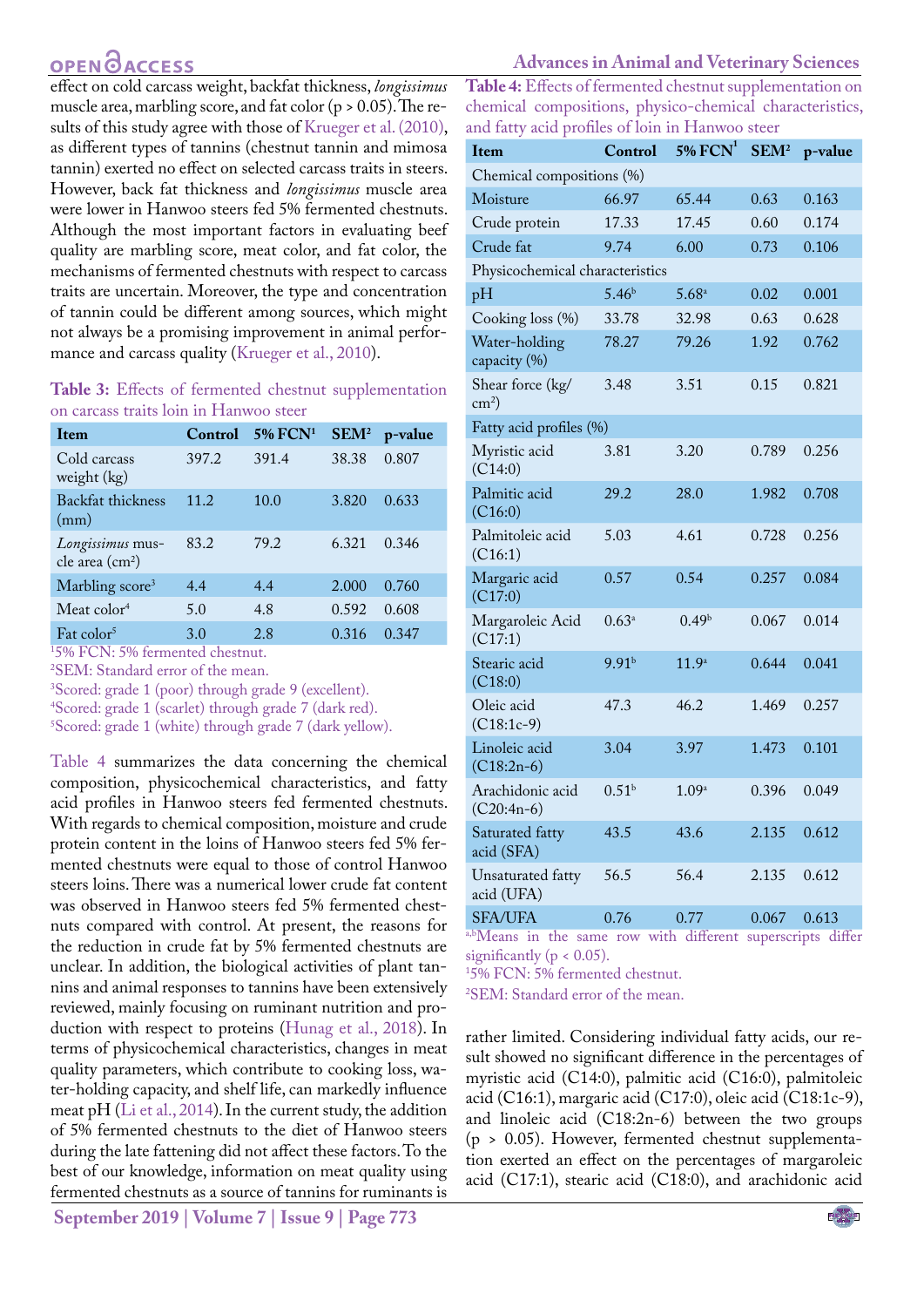## **OPEN**OACCESS

 $\overline{(C20:4n-6)}$  (p < 0.05). As the major fatty acid profile, stearic acid largely is produced throughout biohydrogenated oleic acid by ruminal microbes. Moreover, dietary fiber increases stearic acid concentration in duodenal flow [\(Smith et al., 2009](#page-5-8)). Addition of fermented chestnut in the present study could increase the total fiber content in the diet, which might increase stearic acid concentration in the loin. Overall, the percentages of individual fatty acids were similar between the two groups. In the present study, the addition of fermented chestnuts into Hanwoo steers diets did not increase or decrease the relative percentages of saturated fatty acids (SFA) and unsaturated fatty acids (UFA), and the SFA:UFA ratio compared with those in the control groups ( $p > 0.05$ ). This implied that the use of fermented chestnuts led to poor efficiency in improving fatty acids via antioxidant effects. Recently, the potential application of tannins as biological antioxidants has been reported in several studies in cattle and sheep [\(Dey and](#page-4-13) [De, 2014](#page-4-13); [Peng et al., 2016\)](#page-5-9). However, the antioxidant mechanism of fermented chestnuts in Hanwoo steers is unknown.

## **CONCLUSION**

The study revealed that the addition of 5% fermented chestnuts to Hanwoo steers diets had no obvious effects on growth performance, carcass traits, and meat quality. In turn, no negative effect of fermented chestnuts was demonstrated. The effects of optimal levels of fermented chestnuts on production and meat quality and their mechanisms in Hanwoo steers fatteners warrant further investigation.

### **ACKNOWLEDGEMENTS**

This research was supported (Project No. 315017-05-2- SB030) by IPET (Korea Institute of Planning and Evaluation for Technology in Food, Agriculture, Forestry and Fisheries), and Ministry of Agriculture, Food and Rural Affairs, Republic of Korea.

### **CONFLICT OF INTEREST**

The author declares there is no conflict of interests.

### **AUTHORS CONTRIBUTION**

Young-Ho Joo, Dong-Hyeon Kim, Sam-Churl Kim: Conception and design of study.

Young-Ho Joo, Hyuk-Jun Lee, Hyen-Seok Lee: Acquisition and analysis of data.

Young-Ho Joo, In-Hag Choi, Hyen-Seok Lee, Sam-Churl Kim: Drafting the manuscript.

Dong-Hyeon Kim, In-Hag Choi, Dimas Hand Vidya Paradhipta, Sam-Churl Kim: Critical review.

### **REFERENCES**

- <span id="page-4-7"></span>• AOAC (2005). Official methods of analysis (18th ed.). Washington, DC: AOAC.
- <span id="page-4-5"></span>• Deaville ER, Givens DI, Mueller-Harvey I (2010). Chestnut and mimosa tannin silages: Effects in sheep differ for apparent digestibility, nitrogen utilisation and losses. Anim. Feed. Sci. Technol. 157(3-4): 129-138. https:/[/doi.org/10.1016/j.](doi.org/10.1016/j.anifeedsci.2010.02.007) [anifeedsci. 2010. 02.007](doi.org/10.1016/j.anifeedsci.2010.02.007).
- <span id="page-4-13"></span>• Dey A, De PS (2014). Influence of condensed tannins from *Ficus bengalensis* leaves on feed utilization, milk production and antioxidant status of crossbred cows. Asian-Australas J. Anim. Sci. 27(3): 342-348. https://doi.org[/10.5713/](https://dx.doi.org/10.5713%2Fajas.2013.13295) [ajas.2013.13295.](https://dx.doi.org/10.5713%2Fajas.2013.13295)
- <span id="page-4-11"></span>• Folch J, Lees M, Sloane-Stanley GH (1957). A simple method for the isolation and purification of total lipides from animal tissues. J. Biolog. Chem. 226(1): 497-509.
- • Frutos P, Hervás G, Giráldez FJ, Mantecón AR (2004). Review. Tannins and ruminant nutrition. Span Jagri. Res. 2(2): 191- 202. <https://doi.org/10.5424/ sjar/2004 022-73.>
- <span id="page-4-3"></span>• Goel G, Puniya AK, Aguilar CN, Singh K (2005). Interaction of gut microflora with tannins in feeds. Naturwissenschaften. 92(11): 497-503. [https://doi.org/10.1007/s00114-005-](https://doi.org/10.1007/s00114-005-0040-7 ) [0040-7](https://doi.org/10.1007/s00114-005-0040-7 )
- <span id="page-4-2"></span>• Hunag Q, Liu X, Zhao G, Hu T, Wang Y (2018). Potential and challenges of tannins as an alternative to in-feed antibiotics for farm animal production. Anim. Nutri. 4(2): 137-150. <https://doi.org/10.1016/j.aninu.2017.09.004.>
- <span id="page-4-4"></span>• Jamroz D, Wiliczkiewicz A, Skorupinska J, Orda J, Kuryszko J, Tschirch H (2009). Effect of sweet chestnut tannin (SCT) on the performance, microbial status of intestine and histological characteristics of intestine wall in chickens. Br. Poult. Sci. 50: 687–699. <https://doi.org/10.1080/00071660903191059>.
- <span id="page-4-1"></span>• Kim YJ, Chung TH, Choi IH (2013). Influence of supplemental *Schisandra chinensis* powder on growth performance, serum cholesterol, and meat quality of broilers. *Acta. Agri. Scand. A.* 63(4): 175-182. [https://doi.org/10.1080/09064702.2013](https://doi.org/10.1080/09064702.2013.861861. ) [.861861.](https://doi.org/10.1080/09064702.2013.861861. )
- <span id="page-4-6"></span>• KFS (2007). Korean Feeding Standard for Korean Cattle (Hanwoo). National Livestock Research Institute, Rural Development Administration, Ministry of Agriculture and Forestry, South Korea.
- <span id="page-4-9"></span>• KAPE (2012). The beef carcass grading. Retrieved on May 15, 2012 from [www. kormeat.co.kr/01-intro/13-2.asp](http://www.kormeat.co.kr/01-intro/13-2.asp).
- <span id="page-4-8"></span>• KMAF (2007). Carcass grading standards. Livestock Regulation Practice (Appendix no. 4). Sejong, KOR: KMAF.
- <span id="page-4-10"></span>• Kristensen L, Purslow PP (2001). The effect of ageing on the water-holding capacity of pork; role of cytoskeletal proteins. Meat Sci. 58(1): 17-23. https://doi.org[/10.1016/S](https://doi.org/10.1016/j.meatsci.2008.07.006)0309- 1740 (00)00125-X.
- <span id="page-4-0"></span>• Kroismayr A (2007). Natural growth promoters-a worldwide opportunity [online]. Accessed 1 May 2007, available at: [http://www.pigprogress.net/Growing-Finishing/](http://www.pigprogress.net/Growing-Finishing/Management/ 2007 /5/Natural-growth-promoters---a-worldwide-opportunity-PP005740W/) [Management/ 2007 /5/Natural-growth-promoters---a](http://www.pigprogress.net/Growing-Finishing/Management/ 2007 /5/Natural-growth-promoters---a-worldwide-opportunity-PP005740W/)[worldwide-opportunity-PP005740W/](http://www.pigprogress.net/Growing-Finishing/Management/ 2007 /5/Natural-growth-promoters---a-worldwide-opportunity-PP005740W/).
- <span id="page-4-12"></span>• Krueger WK, Gutierrez-Banuelos H, Carstens GE, Mind BR, Pinchak WE, Gomez RR, Andersonc RC, Krueger NA, Forbes TDA (2010). Effects of dietary tannin source on performance, feed efficiency, ruminal fermentation, and